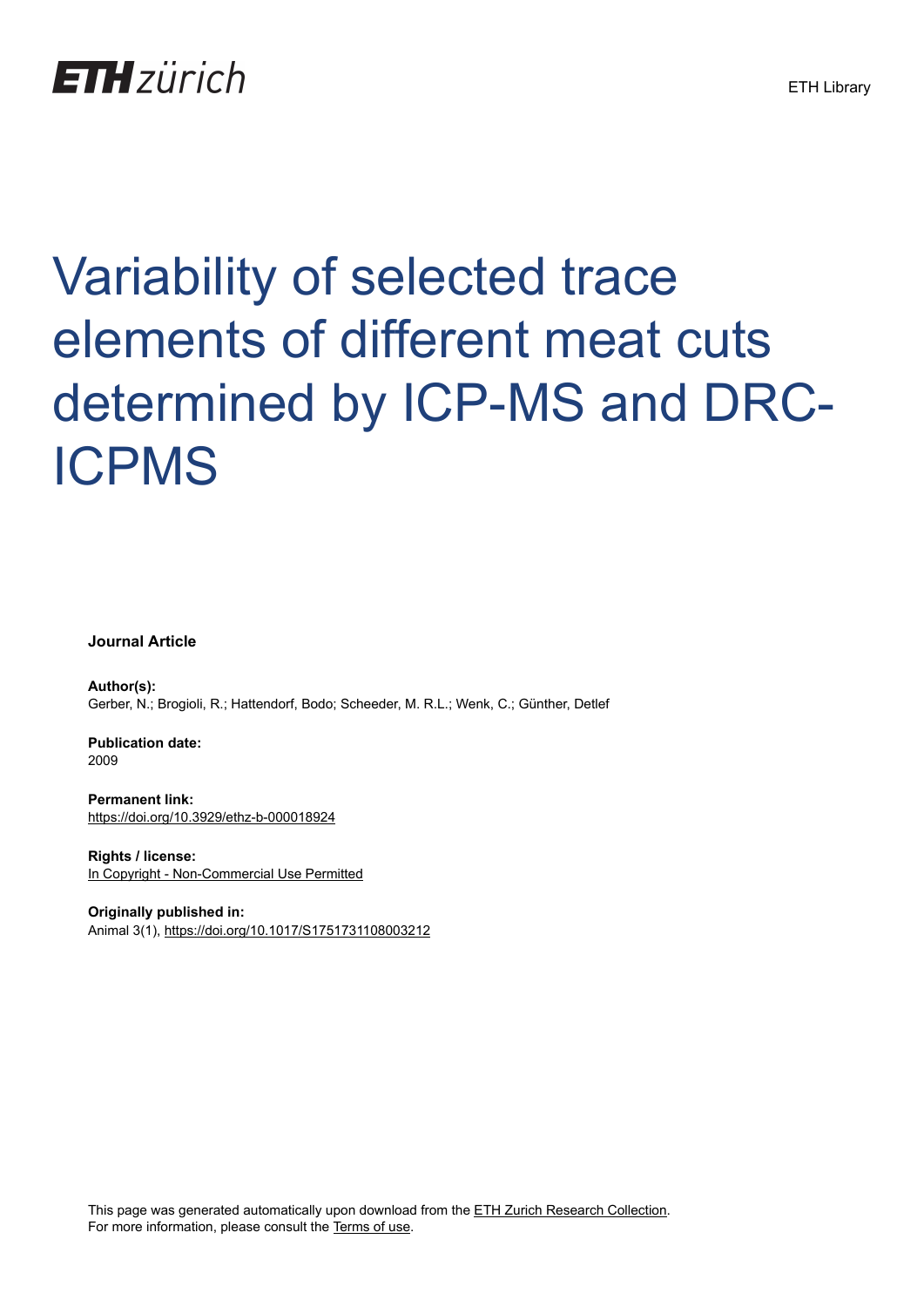

### Variability of selected trace elements of different meat cuts determined by ICP-MS and DRC-ICPMS

N. Gerber<sup>1†</sup>, R. Brogioli<sup>2</sup>, B. Hattendorf<sup>2</sup>, M. R. L. Scheeder<sup>3</sup>, C. Wenk<sup>1</sup> and D. Günther<sup>2</sup>

<sup>1</sup>Institute of Animal Science, Nutrition Biology, ETH Zurich, 8092 Zurich, Switzerland; <sup>2</sup>Laboratory for Inorganic Chemistry, ETH Zurich, 8093 Zurich, Switzerland, <sup>3</sup>Swiss College of Agriculture, 3052 Zollikofen, Switzerland

(Received 28 January 2008; Accepted 7 July 2008; First published online 23 September 2008)

The aim of this study was to determine the levels of cadmium, lead, iron, zinc, selenium, manganese, copper and molybdenum in different cuts of beef, pork, lamb, chicken and foal collected from supermarkets and butcheries in Switzerland. The concentrations of manganese, copper, molybdenum, zinc, iron, selenium, cadmium and lead were determined by inductively coupled plasma mass spectrometry (ICP-MS) after microwave digestion. Mean values and their respective coefficients of variation were calculated from the measured concentrations. The concentrations found for cadmium and lead ranged from 0.6 to 3.9  $\mu$ a/100 g and 1.0 to 2.1  $\mu$ a/100 a, respectively. Concentrations ranged between 0.5 and 3.3 ma/100 g for iron, 0.7 and 5.1 mg/100 g for zinc, 9 and 44  $\mu$ g/100 g for selenium, 3.1 and 16.7  $\mu$ g/100 g for manganese, 0.3 and 132  $\mu$ g/100 g for copper and 0.9 and 3.2  $\mu$ q/100 g for molybdenum. Differences found for the concentrations in meat from different species as well as between the individual meat cuts were notable for iron, zinc, selenium and copper. Manganese concentrations were found to vary unsystematically within muscles and species. Molybdenum concentrations were higher in chicken meat in comparison with the mammalian meats. The highest coefficients of variation were found for manganese (13% to 142%) and copper (13% to 224%), while the lowest was found for zinc (4% to 45%). In conclusion, in order to provide an accurate overview and to be able to calculate reliable dietary intakes, it is important to include the variability in food composition data.

Keywords: meat, trace elements, variability, microwave digestion, ICP-MS

#### Introduction

Meat is known as an excellent source of essential trace elements such as iron (Fe), zinc (Zn) and selenium (Se) (Briggs and Schweigert, 1990). The accurate determination of these elements is therefore important in nutrition studies, particularly because meat, as a biological material, exhibits natural variations in the amounts of nutrients contained (Greenfield and Southgate, 2003). This variability can be increased due to the different animal husbandry and feeding systems applied. Therefore, it is essential that nutrient data, including trace element contents, are regularly updated to reflect the current data situation and to monitor possible changes. Furthermore, there is little data available concerning the variability of nutrients, including trace elements in meat, since in most food composition tables only mean values are declared (Pennington et al., 1995). Also, only limited information exists on nutrients in lean meat, which may vary to a greater extent than the

nutrient composition of other food items. These data could be helpful in judging the value of nutrient composition data as a base for dietary recommendations (Leonhardt and Wenk, 1997).

Of comparable interest in the field of nutritional toxicology is the determination of certain elements like cadmium (Cd) and lead (Pb) (Bou et al., 2004). In recent years, much attention has been focused on the concentration of heavy metals in meat, meat products and other food in order to check for the effects of those hazardous on human health (Abou-Arab, 2001; Moeller *et al.*, 2003; Celik and Oehlenschläger, 2004). After extensive studies on food additives and their toxicity, the World Health Organization (WHO) has concluded that even low levels of certain metals, such as lead and cadmium, can cause disease in humans (WHO, 2000 and 2001). This is due to the capacity of these metals to accumulate in living organisms. Lead, for example, bio-accumulates in the food chain from plants to animals, but its concentration in food also generally increased during the last few decades (Halliwell et al., 2000). Cadmium has a long residence time in human tissues (10 to 40 years),

<sup>&</sup>lt;sup>+</sup> Present address: Institute of Animal Science, ETH Zurich, Universitätstr. 2, 8092 Zurich, Switzerland. E-mail: nadine.gerber@inw.agrl.ethz.ch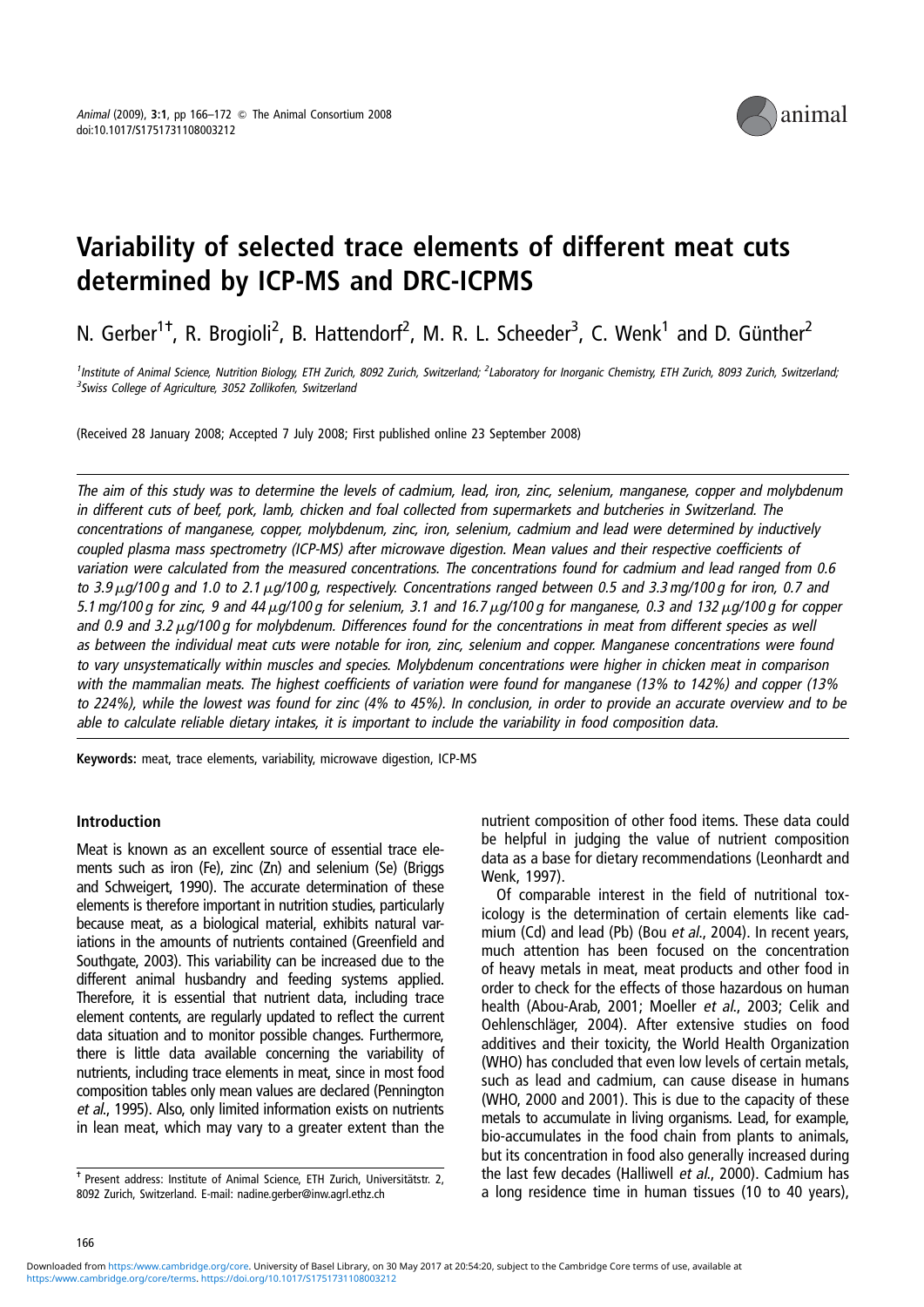especially in the kidneys (Rubio et al., 2006); thus, it is of the outmost importance to monitor lead and cadmium content in the diet.

The aim of the present study, therefore, was to examine the concentration of essential elements like manganese (Mn), copper (Cu), molybdenum (Mo), Zn, Fe and Se, as well as the potentially hazardous elements Cd and Pb in different commercially available meat cuts with a particular focus on the variability of these trace elements.

#### Material and methods

#### Samples

Meat cuts were purchased from local supermarkets and butcheries in order to consider different origins in terms of production system (meat labels) and anatomical location: beef (sirloin, rib-eye and braising steak), pork (neck steak, chop and loin), lamb (chop and loin), chicken (breast with and without skin and leg with skin) and foal (sirloin and filet). Beef, pork and lamb samples were purchased in two series, from June to August 2004 and from October to December 2004. Foal and chicken samples were purchased from January to March 2005. All samples were cut out of the center of the pieces of fresh meat with a ceramic knife to avoid contamination with trace metals. Samples were vacuum packaged, frozen at  $-18^{\circ}$ C and stored until analysis. Two standard reference materials (SRM 1546 Meat Homogenate and SRM 1577b Bovine Liver) from the National Institute of Standards and Technology (NIST) were prepared to test the accuracy of methods.

#### Sample digestion procedure

In order to determine the mentioned trace elements, a closed quartz vessels and microwave oven (MLS Ethos, MLS-GmbH, Leutkirch, Germany) digestion procedure was applied. One gram of meat sample, and 500 or 250 mg of the certified reference materials SRM 1546 or SRM 1577b, respectively, were accurately weighed into quartz digestion vessels. Two milliliters of hydrogen peroxide  $(H_2O_2 30\%$  pro analysi, Merck, Darmstadt, Germany) and 8 ml nitric acid 65% (HNO3 suprapur, Merck, Darmstadt, Germany) were added to each tube, which was then closed. For the spiking test, an appropriate amount of all measured elements (Mn, Cu, Mo, Cd, Pb, Fe and Se) was also added. Digestion was conducted by applying a four-step program as follows: 250 W for 4 min, then 3 min at 350 W followed by 450 W for 3 min and finally 3 min at 500 W. After the vessels had cooled down, the digests were transferred into 20 ml volumetric flasks and filled to the mark using purity water (obtained from a Milli-Q water purification system, Millipore, France). Prior to analysis, an aliquot of these samples was spiked with the internal standard solutions and diluted further by a factor of two. Within each digestion run, two samples were randomly chosen for quality control measurements. One sample was digested in duplicate to check for reproducibility of the digestion and analysis, while the other sample was spiked with known concentrations of the

Table 1 Operating condition for the Agilent 7500 cs ICPMS

|                         | <b>Ravic T</b> Operating condition for the right-it 1500 to fer mo                                                                                                                         |
|-------------------------|--------------------------------------------------------------------------------------------------------------------------------------------------------------------------------------------|
| Rf-power                | 1500W                                                                                                                                                                                      |
| Nebulizer gas flow rate | $0.75$ $l/min$                                                                                                                                                                             |
| Make-up gas flow rate   | $0.19$ $l/min$                                                                                                                                                                             |
| Sample uptake           | $0.7$ ml/min                                                                                                                                                                               |
| Sampling depth          | 5 mm                                                                                                                                                                                       |
| Sampler                 | $1.0$ mm, Pt                                                                                                                                                                               |
| Skimmer                 | $0.4$ mm, Pt                                                                                                                                                                               |
| lon optics              | Optimized for sensitivity of $24Mg^+$ ,<br>$103Rh$ <sup>+</sup> , $238U$ <sup>+</sup>                                                                                                      |
| Isotopes measured       | <sup>55</sup> Mn, <sup>65</sup> Cu, <sup>66</sup> Zn, <sup>95</sup> Mo, <sup>98</sup> Mo, <sup>103</sup> Rh,<br><sup>110</sup> Cd, <sup>111</sup> Cd, <sup>175</sup> Lu, <sup>208</sup> Pb |
| Dwell time/isotope      | 500 ms                                                                                                                                                                                     |
| Replicates              | 3                                                                                                                                                                                          |

elements measured before digestion to monitor potential analyte losses during digestion and further sample preparation. Furthermore, one digestion blank was prepared by the same procedure, which contained only the chemicals used for digestion without a sample. The reference materials NIST SRM 1577d (bovine liver, certified values for Mn, Fe, Cu, Zn, Se, Mo, Cd and Pb) and 1546 (meat homogenate, certified values for Mn, Cu and Zn) were used to verify the accuracy of the digestion and calibration protocol.

#### Determination of manganese, copper, molybdenum, cadmium and lead concentration by inductively coupled plasma mass spectrometry (ICPMS)

This suite of elements was analyzed in an early session using an Agilent 7500cs ICPMS (Agilent Technologies, Waldbronn, Germany) in normal operation mode. For sample introduction, the instrument was equipped with a quartz concentric nebulizer and spray chamber. The solutions were introduced to the nebulizer by a peristaltic pump at a flow rate of 0.7 ml/min. The operating parameters of the instrument were adjusted daily for optimum sensitivity, while keeping the formation of refractory oxides formed within the ICP to a minimum (that is  $CeO<sup>+</sup>/Ce<sup>+</sup> < 0.5%$ ) to avoid excessive spectral interferences. Typical operating conditions are listed in Table 1. All element concentrations were determined against external calibration using synthetic acidic multielement calibration standards. The accuracy of the calibration was assessed by analyzing the certified reference materials NIST SRM 1577 and 1546. In all cases, the measured concentrations in the reference materials were within 10% of the certified values. Repeatability of the duplicate samples was between 2% for concentrations higher than three times the limit of quantification (concentration equivalent to 10 times the standard deviation of the blank measurements) and 50% for samples that were close to the limit of detection. Spike recoveries typically varied between 88% and 100%. The limits of quantification were as follows: Mn 0.05 mg/kg, Cu 0.1 mg/kg, Zn 0.5 mg/kg, Mo 0.005 mg/kg, Cd 0.001 mg/kg and Pb 0.001 mg/kg (note that instrumental limits of detection were at least an order of magnitude lower). To compensate for nonspectral matrix effects, two internal standards were employed. Rh was used for Mn, Cu, Zn, Mo and Cd and Lu for Pb.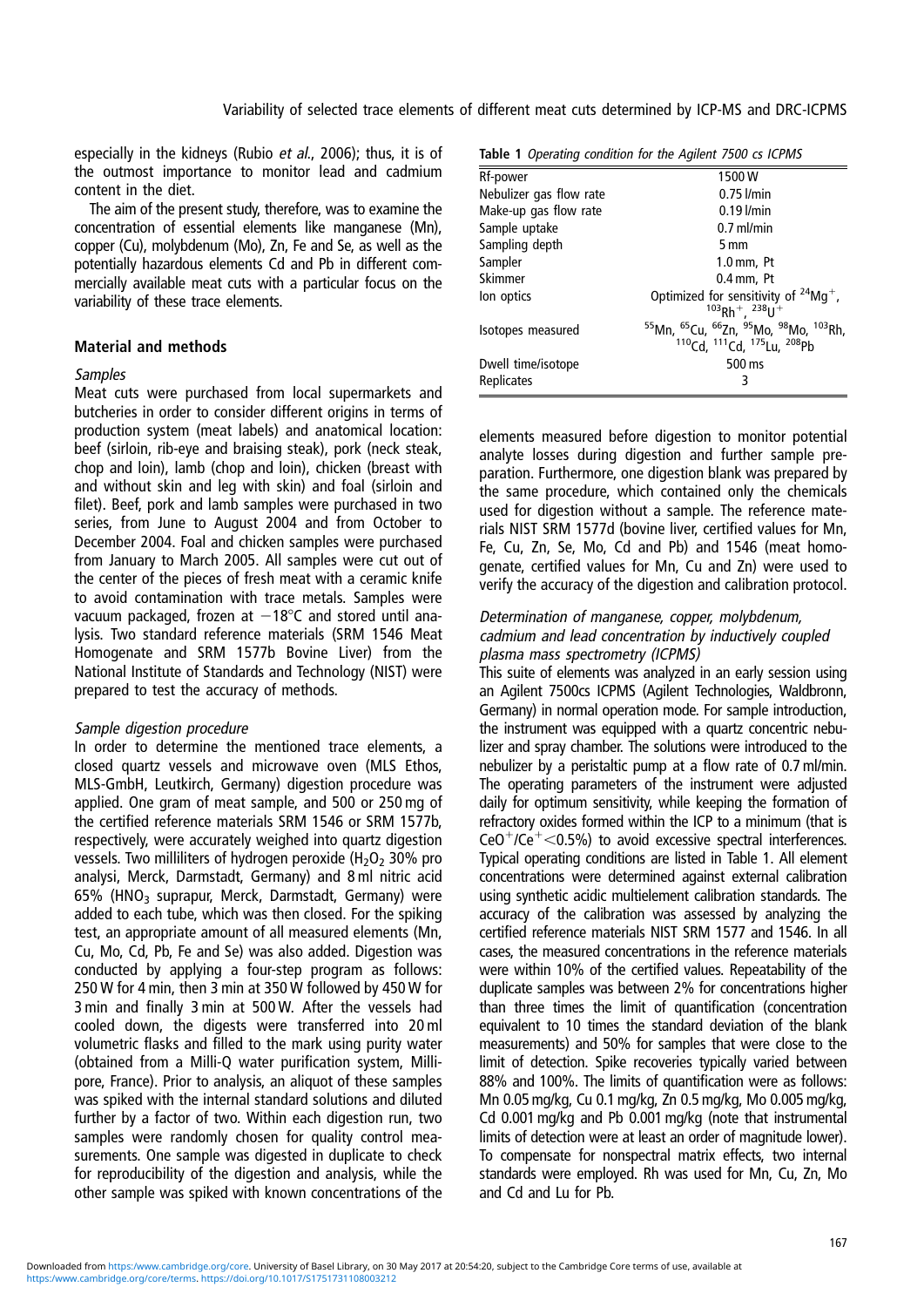Gerber, Brogioli, Hattendorf, Scheeder, Wenk and Günther

#### Determination of selenium and iron by dynamic reaction cell inductively coupled plasma mass spectrometry (ICP-DRC-MS)

Owing to a high abundance of background ions from the ICP on the major isotopes of Se and Fe  $(Ar_2^+)$  and ArO<sup>+</sup>, respectively), these elements cannot be determined interference free by standard ICPMS. Thus, the trace and ultratrace determinations require suppression of these interferences. Dynamic reaction cell ICPMS allows the attenuation or even removal of these types of spectral interferences by selective ion molecule reactions before the ion population generated in the ICP is mass analyzed. In this study, an Elan 6100 DRC<sup>plus</sup> (PE/Sciex, Concord, Ontario) was used for the determination of Se and Fe. The instrument utilizes a quadrupole ion guide in a reaction chamber, where interferences and analytes may undergo reactive collisions with a gas. The quadrupole ion guide may furthermore be adjusted to reject ions from a specific  $m/z$  range in order to avoid the formation of reaction products that may interfere with the analyte of choice. Methane, as the reaction gas, allows the suppression of the

|  |  |  |  |  |  | Table 2 Operating condition for the Elan 6100DRC <sup>plus</sup> ICP-DRC-MS |
|--|--|--|--|--|--|-----------------------------------------------------------------------------|
|--|--|--|--|--|--|-----------------------------------------------------------------------------|

| Rf-power                | 1250W                                                                                                  |
|-------------------------|--------------------------------------------------------------------------------------------------------|
| Nebulizer gas flow rate | $0.91$ $l/min$                                                                                         |
| Sample uptake           | $0.7$ ml/min                                                                                           |
| Sampling depth          | $11 \text{ mm}$                                                                                        |
| Sampler                 | $1.1$ mm, Pt                                                                                           |
| Skimmer                 | $0.8$ mm, Pt                                                                                           |
| lon optics              | Optimized for sensitivity of $^{24}$ Mg <sup>+</sup> ,<br>$103$ Rh <sup>+</sup> , $238$ U <sup>+</sup> |
| Isotopes measured       | <sup>56</sup> Fe, <sup>72</sup> Ge, <sup>77</sup> Se, <sup>78</sup> Se, <sup>80</sup> Se               |
| Dwell time/isotope      | 500 ms                                                                                                 |
| Reaction gas flow rate  | $1.2$ ml/min                                                                                           |
| RgQ/RpA                 | $0.65/0$ (Fe), $0.7/0$ (Se)                                                                            |
| Replicates              | 3                                                                                                      |

| Table 3 Cadmium and lead levels in different meat cuts |  |  |  |  |  |  |  |  |  |  |
|--------------------------------------------------------|--|--|--|--|--|--|--|--|--|--|
|--------------------------------------------------------|--|--|--|--|--|--|--|--|--|--|

dominating  $Ar_2^+$  and ArO<sup>+</sup> interferences by six orders of magnitude through a charge exchange reaction, which does not occur for Se and Fe at a similar rate (Tanner et al., 2002; Hattendorf and Günther, 2003). The occurrence of potentially formed new polyatomic ions inside the dynamic reaction cell was tested and the formation of the adduct ion  $64$ Zn(CH<sub>4</sub>)<sup>+</sup> was found to occur. This new interference on the isotope <sup>80</sup>Se, however, could be eliminated by adjusting the transmission properties of the dynamic reaction cell (i.e. the parameter RpQ). All other operating conditions were optimized to yield the highest signal/background ratio, especially for  ${}^{80}Se^+$ , while minimizing the instrumental background. The same suite of samples as in the first sequence was analyzed using an identical quality control scheme, except for not analyzing NIST SRM 1546 that is not certified for Fe and Se. Repeatability for the duplicate samples was better than 8% in all cases. The limits of quantification were as follows:  $Fe = 0.1 \mu$ g/kg and Se  $=$  $40 \mu$ g/kg. The operating conditions are listed in Table 2.

#### Results and discussion

The number of samples, mean values and coefficient of variation (CV) for all meat cuts analyzed for each animal species are shown in Tables 3–6. The results of this study represent average values of commercially available meat cuts in Switzerland.

#### Cadmium and lead

The results show a high variability ( $CV = 58\%$  to 127%) in cadmium concentrations for foal sirloin and filet as well as for lamb chop, which also has the highest cadmium value (Table 3). The remaining meat cuts had a mean cadmium concentration between 0.5 and 0.7  $\mu$ g/100 g and lower CVs (2% to 34%). In comparison, the analyzed lead concentrations

|             |                       |                 |      | Cd              |     | Pb              |      |     |
|-------------|-----------------------|-----------------|------|-----------------|-----|-----------------|------|-----|
|             |                       |                 | Mean | s.d.            | CV  | Mean            | s.d. | CV  |
| Species     | Cut                   | $\mathsf{n}$    |      | $(\mu g/100 g)$ | (%) | $(\mu q/100 q)$ |      | (%) |
| Foal        | <b>Sirloin</b>        | 3               | 3.9  | 2.7             | 69  | 1.8             | 0.1  | 3   |
|             | <b>Filet</b>          |                 | 3.2  | 2.1             | 65  | 2.1             | 0.5  | 25  |
| Lamb        | Chop                  | 5               | 1.2  | 1.6             | 127 | 1.9             | 0.5  | 25  |
|             | Loin                  | 10              | 0.7  | 0.4             | 58  | 1.9             | 0.1  | 6   |
| Chicken     | Breast with skin      | 3               | 0.5  | 0.01            | 2   | 1.8             | 0.1  | 3   |
|             | Breast without skin   | 5               | 0.5  | 0.03            | 6   | 2.0             | 0.4  | 18  |
|             | Leg with skin         | 5               | 0.6  | 0.2             | 35  | 1.8             | 0.1  | 5   |
| <b>Beef</b> | Sirloin CH            | 10 <sup>°</sup> | 0.5  | 0.2             | 34  | 2.0             | 0.7  | 35  |
|             | Sirloin US            | 3               | 0.6  | 0.003           | 0   | 1.9             | 0.1  | 6   |
|             | Rib-eye CH            | 9               | 0.6  | 0.1             | 10  | 1.8             | 0.1  | 3   |
|             | Rib-eye US            | 3               | 0.6  | 0.04            | 6   | 1.9             | 0.1  | 6   |
|             | <b>Braising steak</b> | 10              | 0.5  | 0.1             | 15  | 1.8             | 0.1  | 4   |
| Pork        | Neck steak            | 9               | 0.6  | 0.1             | 8   | 1.8             | 0.1  | 3   |
|             | Chop                  | 11              | 0.6  | 0.1             | 15  | 1.8             | 0.1  | 5   |
|             | Loin                  | 11              | 0.6  | 0.1             | 13  | 1.8             | 0.1  | 4   |

 $CH =$  from Switzerland: US = from the United States.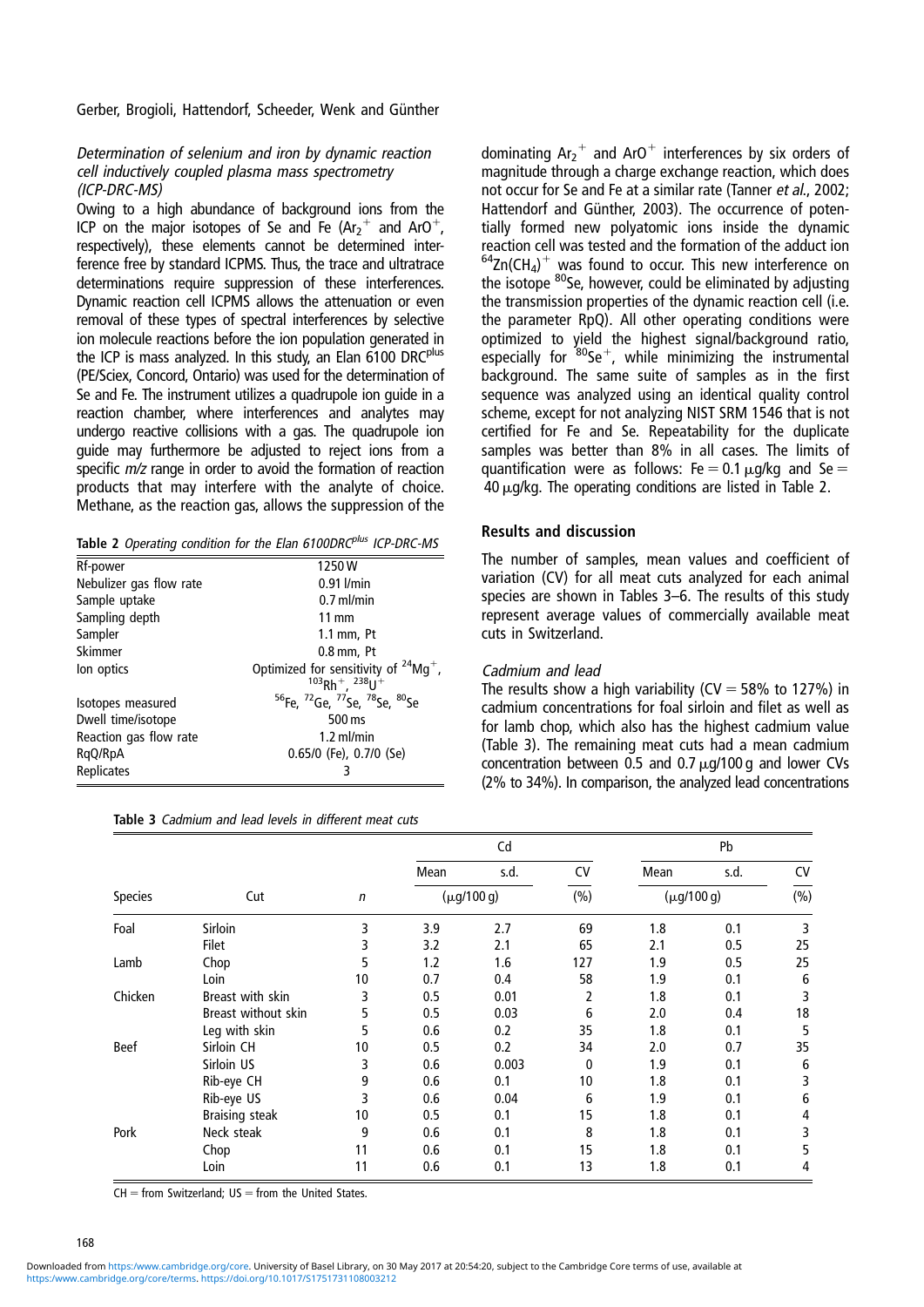|             |                       |            | Fe   |     |            | Zn   |      |
|-------------|-----------------------|------------|------|-----|------------|------|------|
|             |                       | Mean       | s.d. | CV  | Mean       | s.d. | CV   |
| Species     | Cut                   | (mq/100 q) |      | (%) | (mq/100 q) |      | (% ) |
| Foal        | Sirloin               | 3.2        | 1.3  | 40  | 2.7        | 1.1  | 39   |
|             | Filet                 | 3.3        | 0.8  | 24  | 2.0        | 0.4  | 20   |
| Lamb        | Chop                  | 2.0        | 0.7  | 36  | 2.3        | 0.4  | 15   |
|             | Loin                  | 2.6        | 1.1  | 40  | 2.4        | 0.4  | 15   |
| Chicken     | Breast with skin      | 0.6        | 0.5  | 86  | 0.7        | 0.03 | 4    |
|             | Breast without skin   | 0.5        | 0.2  | 49  | 0.7        | 0.03 | 5    |
|             | Leg with skin         | 1.2        | 0.7  | 54  | 1.4        | 0.6  | 45   |
| <b>Beef</b> | Sirloin CH            | 2.0        | 0.6  | 29  | 3.7        | 0.7  | 18   |
|             | Sirloin US            | 1.6        | 0.2  | 15  | 3.8        | 0.5  | 14   |
|             | Rib-eye CH            | 1.8        | 0.8  | 44  | 5.1        | 1.4  | 27   |
|             | Rib-eye US            | 2.5        | 0.8  | 32  | 4.2        | 0.6  | 15   |
|             | <b>Braising steak</b> | 1.7        | 0.7  | 39  | 3.2        | 0.8  | 26   |
| Pork        | Neck steak            | 1.3        | 0.6  | 46  | 3.3        | 0.3  | 10   |
|             | Chop                  | 0.7        | 0.7  | 93  | 1.5        | 0.2  | 11   |
|             | Loin                  | 0.7        | 0.6  | 75  | 1.5        | 0.2  | 14   |

Table 4 Iron and zinc levels in different meat cuts

 $CH =$  from Switzerland;  $US =$  from the United States.

were more consistent and varied between 1.8 and 2.0  $\mu$ g/ 100 g with CVs ranging from 3% to 35%. González-Weller et al. (2006) found a much larger variability for cadmium and lead. They suggested that the variability in their samples is considered normal since possible sources of this metal are numerous. However, they also indicated that lead and cadmium concentrations depend on environmental conditions and food production methods. Compared with the results of González-Weller et al. (2006), the mean concentrations for cadmium and lead in this study are higher, except for cadmium concentration in pork where the results are similar. Compared with other studies, the analyzed lead concentrations are comparable to those measured in Finland and Slovenia (Niemi et al., 1991; Doganoc, 1996), but were higher then those reported by Tahvonen and Kumpulainen (1994) and Hecht and Kumpulainen (1995) for beef and pork. Lead concentrations in horse meat were found to be lower by a factor of 0.5 compared with those determined by Hecht and Kumpulainen (1995). Cadmium concentrations are higher compared with the last mentioned study but again with the exception of horse meat, which is found to be much lower in our study. The maximum lead and cadmium levels allowable in meat from different species are 100 and 50  $\mu$ g/kg (EU Directive 466/ 2001). The analyzed concentrations of these metals in this work are all below these limits.

#### Iron and zinc

The iron concentration varied greatly among the species in this study (Table 4). Among the red meat, foal meat was characterized by the highest iron content. Lamb and beef showed a similar range of iron concentrations, from 1.6 mg/ 100 g determined in beef (sirloin US) to 2.6 mg/100 g determined in lamb (loin). Markedly lower iron concentrations were determined in pork and chicken meats. The iron concentrations are in agreement with Hecht and Kumpulainen (1995), Chan et al. (1995) and Leonhardt and Wenk (1997). The last reference reported lower CVs (10% to 35%) compared with CVs for iron concentration in this study (15% to 93%). The main reason for the variability in the examined trace element content and its CVs might be that different breeds and feeding system arose in Switzerland in the last few years to comply with the provisions of a variety of meat labels that were established. Similar to our results, Schricker et al. (1982a) and Carpenter and Clark (1995) found that the iron concentrations varied between different cuts from the same species.

Therefore, it is important to draw interspecies comparisons with the same cuts or muscles.

The zinc values showed that concentrations of this element vary even more than those of iron between the different muscles. Comparable findings are reported by several studies (Schricker et al., 1982b; Marchello et al., 1985; Hecht and Kumpulainen, 1995; Leonhardt and Wenk, 1997). Cassens et al. (1963) reported that the zinc content in various porcine muscles varied with color and myoglobin concentrations and that dark muscles had greater concentrations of zinc than light ones; they also found increased concentrations of zinc in more active muscles. The measured values for zinc are similar to values reported by Leonhardt and Wenk (1997) and Hecht and Kumpulainen (1995) except for chicken breast, which was found to be lower than the results reported by the Hecht and Kumpulainen study, but in agreement with the results of Chan et al. (1995). The calculated CVs (4% to 45%) for zinc were the lowest in this study but higher compared with the value (7% to 18%) found by Leonhardt and Wenk (1997). Pennington et al. (1995) reported CVs in the range of 10%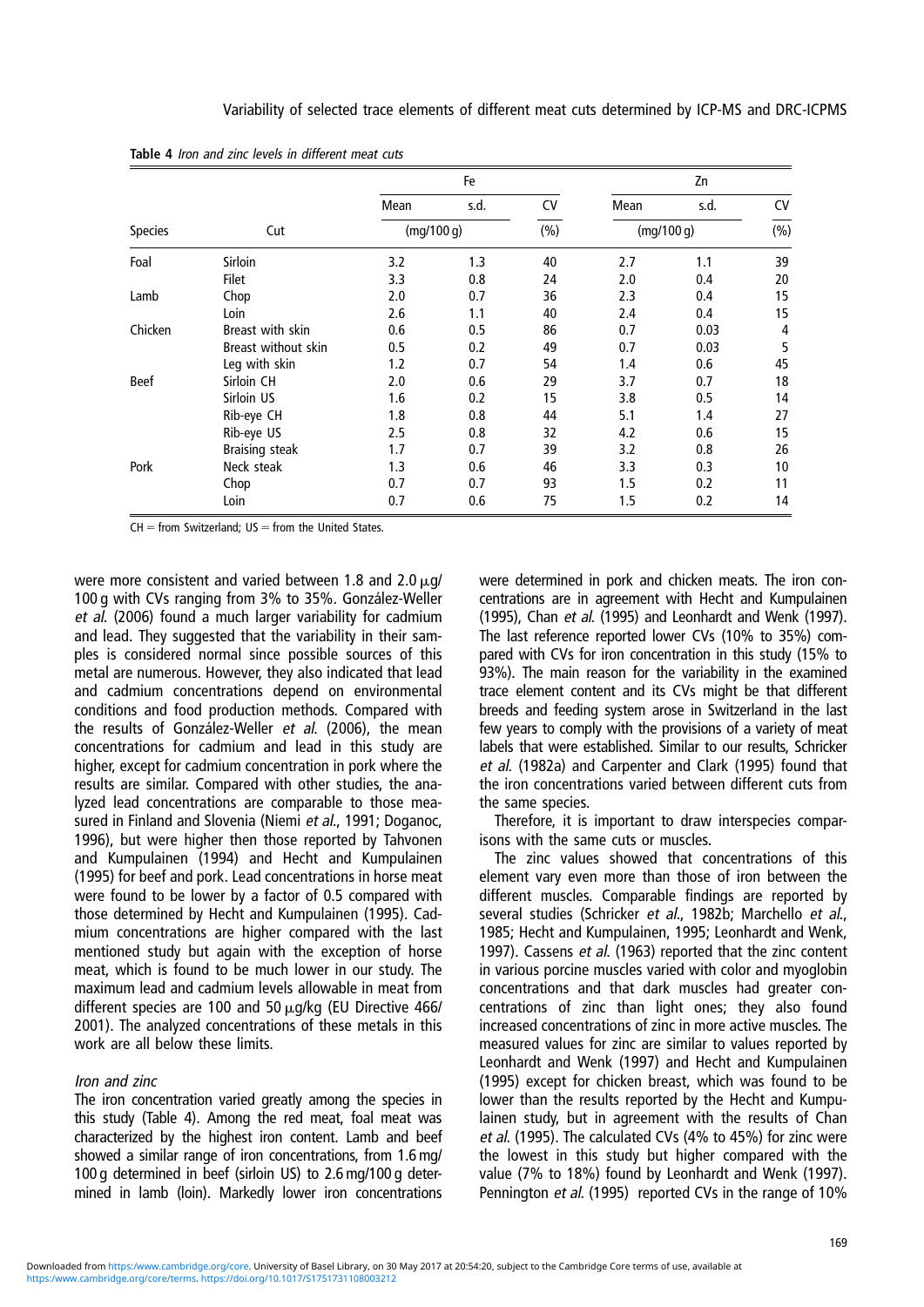Gerber, Brogioli, Hattendorf, Scheeder, Wenk and Günther

to 24% for zinc in different cooked meat cuts. Only two CVs for zinc in this study were above this value, foal sirloin (39%) and chicken leg with skin (45%). A possible explanation for the mainly low CVs of zinc could be that the tissue concentration of this element is primarily genetically determined and is only slightly influenced by feed composition (Flachowsky and Jahreis, 1995).

#### Selenium

Se is not considered essential for plant growth, and plants do not control Se uptake (Ellis and Salt, 2003). Consequently, Se concentrations in plants generally reflect the concentration and availability of Se in soils (Combs, 2000; Hintze et al., 2001), which vary greatly depending on the presence of underlying Se-containing geologic formations (Kabata-Pendias, 1998). Therefore, animals raised using low-Se feedstuffs deposit relatively low concentrations of this element in their tissues, while animals raised on a diet high in Se yield food products with a higher Se concentration. Due to the needs of livestock for Se to prevent debilitating deficiency syndromes, Se (still usually in the form of sodium selenite) is commonly used as a feed supplement in commercial animal agriculture in many parts of the world (Combs, 2001). This practice became widespread in Switzerland within the last 25 years and thereby meat has become a constant and an important Se source. The mean Se concentration, reported in Table 5, was higher than reported by Haldimann et al. (1999). This indicates that Se as a feed supplement is used more extensively than 6 years before. When comparing the Se concentrations with data of established food composition tables, similar results are reported by Chan et al. (1995) for beef, pork and chicken. Souci et al. (2000) recorded lower Se concentrations for beef, foal and lamb but comparable concentrations for chicken. US Beef had the highest selenium concentration (30 and 44  $\mu$ g/100 g), around three to four times higher than Swiss beef. The main reason is the higher Se concentration in soil combined with the practice of transferring beef cattle to feedlots before slaughter, and while there, feeding them a defined diet supplemented with Se (Keck and Finley, 2006). The CV for this element recorded in this study ranged from 13% to 82% within species and cut due to the influence of feedstuff and supplements. For beef, the CVs for Se concentration vary between 65% and 82% in the Swiss cuts compared with the US beef with CVs of 20%. In the last few years, organically raised beef increased in popularity in Switzerland. As these animals do not get any mineral supplements, the Se concentration will depend on the natural supply and therefore on the availability according to the geographic origin.

#### Manganese, copper and molybdenum

The measured manganese concentrations are lower than the values reported by Souci et al. (2000) but also show, as well, a high unsystematic variation between animal species and different cuts (Table 6). On the contrary, Chan et al. (1995) reported mean values for Mn, which have a similar

| Table 5 Selenium levels in different meat cuts |  |
|------------------------------------------------|--|
|------------------------------------------------|--|

|                |                       |    |                 | Se   |         |  |  |
|----------------|-----------------------|----|-----------------|------|---------|--|--|
|                |                       |    | Mean            | s.d. | CV      |  |  |
| <b>Species</b> | Cut                   | n  | $(\mu q/100 q)$ |      | $(\% )$ |  |  |
| Foal           | Sirloin               | 3  | 35              | 16   | 47      |  |  |
|                | <b>Filet</b>          | 3  | 28              | 9    | 30      |  |  |
| Lamb           | Chop                  | 5  | 11              | 4    | 40      |  |  |
|                | Loin                  | 10 | 11              | 8    | 76      |  |  |
| Chicken        | Breast with skin      | 3  | 12              | 2    | 13      |  |  |
|                | breast without Skin   | 5  | 19              | 6    | 32      |  |  |
|                | Leg with skin         | 5  | 28              | 5    | 19      |  |  |
| <b>Beef</b>    | Sirloin CH            | 10 | 9               | 8    | 82      |  |  |
|                | Sirloin US            | 3  | 30              | 6    | 20      |  |  |
|                | Rib-eye CH            | 9  | 11              | 7    | 65      |  |  |
|                | Rib-eye US            | 3  | 44              | 9    | 21      |  |  |
|                | <b>Braising steak</b> | 10 | 10              | 7    | 67      |  |  |
| Pork           | Neck steak            | 9  | 16              | 5    | 30      |  |  |
|                | Chop                  | 11 | 17              | 11   | 66      |  |  |
|                | Loin                  | 11 | 16              | 5    | 30      |  |  |

 $CH =$  from Switzerland;  $US =$  from the United States.

order of magnitude but show a lower variation. However, there are also studies that show similar Mn concentrations and variations (Hecht and Kumpulainen, 1995). The high variability (13% to 142%) for this element indicates that Mn is affected, for example, by different feeding systems. On the other hand, homeostatic mechanisms maintain most tissue manganese concentration within certain limits (National Research Council, 2000).

The copper concentrations of chicken meat differed markedly from the other meat cuts analyzed, in which much higher concentrations are found. The concentrations in meat cuts from lamb, beef and pork are in good agreement with the values reported by Hecht and Kumpulainen (1995) and Lombardi-Boccia et al. (2005). However, concentrations in horse meat reported by Hecht and Kumpulainen (1995) are twice as high compared with the study of Lombardi-Boccia et al. (2005) and with ours. In the food composition table of Souci et al. (2000), Cu concentrations are six to ten times higher and differ between muscles to a greater extent than in the present study. The within-CV of the various cuts, which is not provided by the food composition tables cited, differed greatly (13% to 224%), with the highest variability for the chicken meat. As with zinc and iron, copper concentrations in meat can vary in the different types of muscle. In cattle, it has been demonstrated that copper concentrations in muscle are inversely related to muscle lipid concentrations (Langlands et al., 1987).

Molybdenum concentrations in meat are very interesting since these results show that chicken meat (2.4 to 3.2  $\mu$ g/ 100 g) contains around twice as much as mammalian meat. This is similar to the study of Hecht and Kumpulainen (1995) who found even greater differences due to lower Mo concentrations in beef and pork meat and higher values for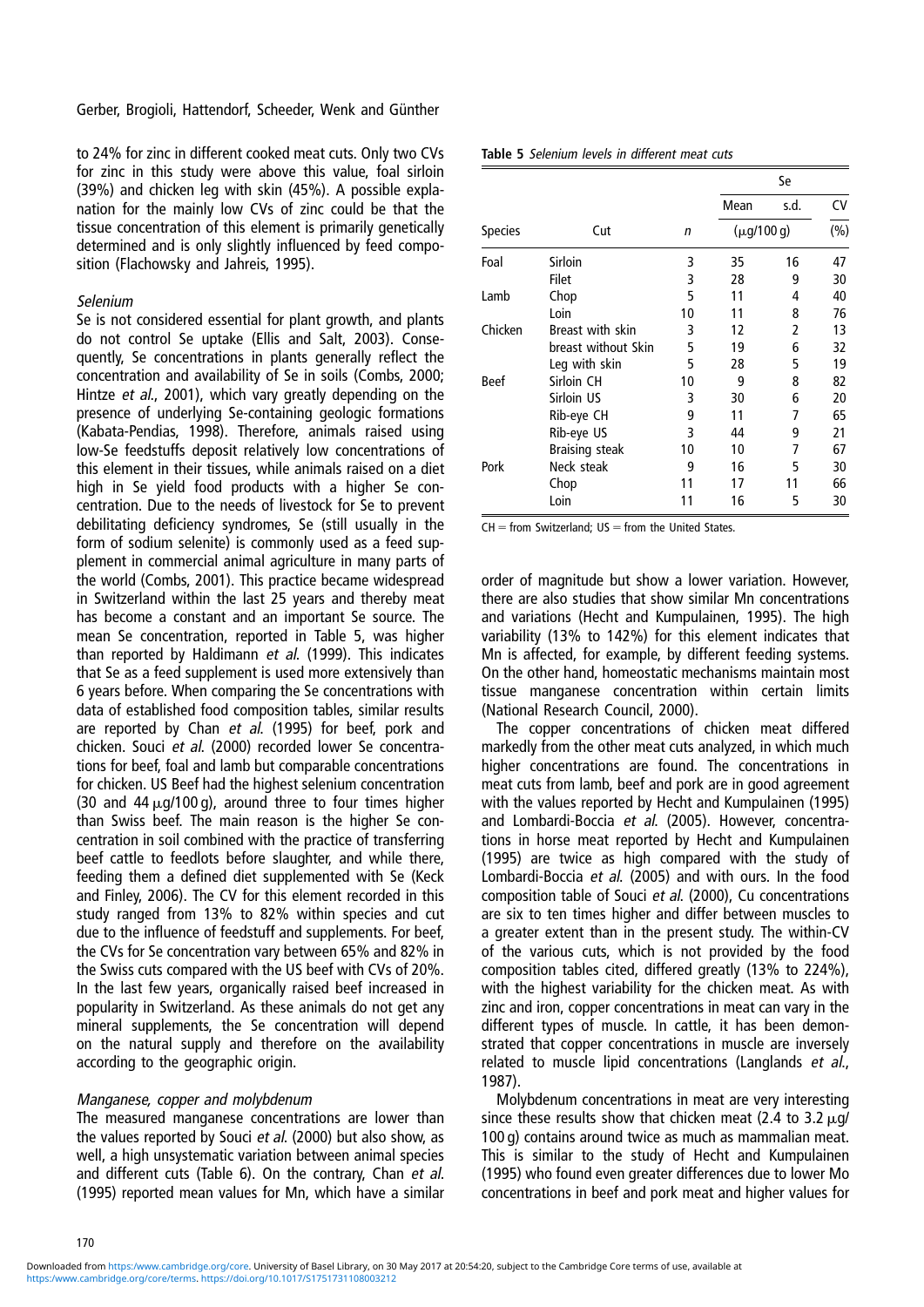|                |                     | Mn              |      |     |      | Cu              |     |                 | Mo   |                |  |
|----------------|---------------------|-----------------|------|-----|------|-----------------|-----|-----------------|------|----------------|--|
|                |                     | Mean            | s.d. | CV  | Mean | s.d.            | CV  | Mean            | s.d. | <b>CV</b>      |  |
| <b>Species</b> | Cut                 | $(\mu q/100 q)$ |      | (%) |      | $(\mu q/100 q)$ |     | $(\mu q/100 q)$ |      | (%)            |  |
| Foal           | Sirloin             | 5.7             | 4.0  | 71  | 90.0 | 17.3            | 19  | 1.1             | 0.5  | 42             |  |
|                | <b>Filet</b>        | 10.6            | 5.7  | 54  | 114  | 15              | 13  | 1.4             | 0.7  | 54             |  |
| Lamb           | Chop                | 16.7            | 15.1 | 90  | 110  | 34              | 31  | 1.1             | 0.3  | 27             |  |
|                | Loin                | 16.0            | 13.0 | 81  | 132  | 28              | 22  | 1.1             | 0.5  | 48             |  |
| Chicken        | Breast with skin    | 4.3             | 0.6  | 13  | 4.8  | 4.3             | 89  | 2.4             | 0.1  | 2              |  |
|                | Breast without skin | 7.9             | 2.3  | 30  | 0.3  | 0.7             | 224 | 3.2             | 1.2  | 38             |  |
|                | Leg with skin       | 16.6            | 13.4 | 81  | 17.6 | 16.4            | 93  | 2.8             | 0.3  | 11             |  |
| <b>Beef</b>    | Sirloin CH          | 5.6             | 4.2  | 75  | 49.8 | 27.9            | 56  | 0.9             | 0.5  | 63             |  |
|                | Sirloin US          | 10.8            | 2.0  | 19  | 77.5 | 10.0            | 13  | 1.4             | 0.01 | $\overline{2}$ |  |
|                | Rib-eye CH          | 6.9             | 6.1  | 89  | 56.4 | 38.8            | 69  | 1.5             | 0.6  | 45             |  |
|                | Rib-eye US          | 9.8             | 1.6  | 16  | 76.5 | 11.2            | 15  | 1.4             | 0.1  |                |  |
|                | Braising steak      | 3.1             | 4.4  | 142 | 37.5 | 30.7            | 82  | 1.1             | 0.7  | 67             |  |
| Pork           | Neck steak          | 12.8            | 6.4  | 50  | 92.0 | 36.0            | 39  | 2.0             | 0.8  | 40             |  |
|                | Chop                | 6.2             | 4.7  | 76  | 35.9 | 23.8            | 66  | 1.3             | 0.6  | 50             |  |
|                | Loin                | 6.3             | 4.0  | 63  | 40.5 | 23.0            | 57  | 1.1             | 0.5  | 44             |  |

Table 6 Manganese, copper and molybdenum levels in different meat cuts

 $CH =$  from Switzerland;  $US =$  from the United States.

chicken meat, compared with this study. Only a few figures for Mo concentrations can be found in the food composition table of Souci et al. (2000) for meat and they are up to ten times higher than reported by Hecht and Kumpulainen (1995) and found in the present study. In other food composition tables, Mo is not listed. The CV of molybdenum ranged from 2% to 63% and was therefore the third lowest of all trace elements analyzed in this study.

#### Essentiality v. toxicity

Essential trace elements are those compounds that need to be present in the human diet to maintain normal physiological functions. Risk assessment of trace elements has examined two ends of the toxicity-deficiency spectrum: that associated with intakes that are too high and results in toxicity and that associated with intakes that are too low and results in nutritional deficiency problems (Goldhaber, 2003). Meat is known to be a source of trace elements but has, as well, been discussed in terms of accumulating heavy metals such as cadmium and lead. Several studies have been carried out with respect to the contribution of meat consumption towards fulfilling the requirements for several essential trace elements (Leonhardt et al., 1997; Haldimann et al., 1999; Chanson et al., 2003; Lombardi-Boccia et al., 2005). While toxic concentrations of essential elements in muscle are generally rare, offal, such as liver and kidney, often accumulate higher metal concentrations. The US Food and Drug Administration (FDA) has defined a tolerable upper intake level (UL) for the essential trace elements. The UL is the maximum level of total chronic daily intake of a nutrient (from all sources) judged to be unlikely to pose a risk of adverse health effects to humans (Scientific Committee on Food, 2006). Concentrations in the meat cuts analyzed in this study are far below the ULs for all trace

elements. The results suggest that, at present, there is no need to recommend restrictions for the human consumption of meat marketed in Switzerland.

#### Conclusion

Taken together, the present results indicate that cadmium and lead concentrations in meat are very low and are unlikely to contribute significantly to the daily intake of these toxic elements.

The average concentrations of essential trace elements in the examined meat are generally comparable to those reported by other studies. The content in individual samples, however, may appreciably deviate from the mean values due to effects associated with animal feeding practices and concentrations in the feed. The impact of the different elements' variability depends on their distribution in food. Nutrient variability is of more practical significance when it occurs in foods that are relied upon as sources of specific nutrients. If nutrient values are not reliable, because of high variation, dietary intakes calculated from mean values may be unreliable. Therefore, it is important to provide the possible variation to better estimate the uncertainty of dietary intakes, which should better be reported as a range than as a single value. Furthermore, trace element data in food composition tables were found to be sometimes incomplete especially for Se and Mo. Therefore, it is important to update and emphasize food composition tables with actual data.

#### Acknowledgment

This study was supported by the Proviande, the Hermann Herzer Foundation, Switzerland.